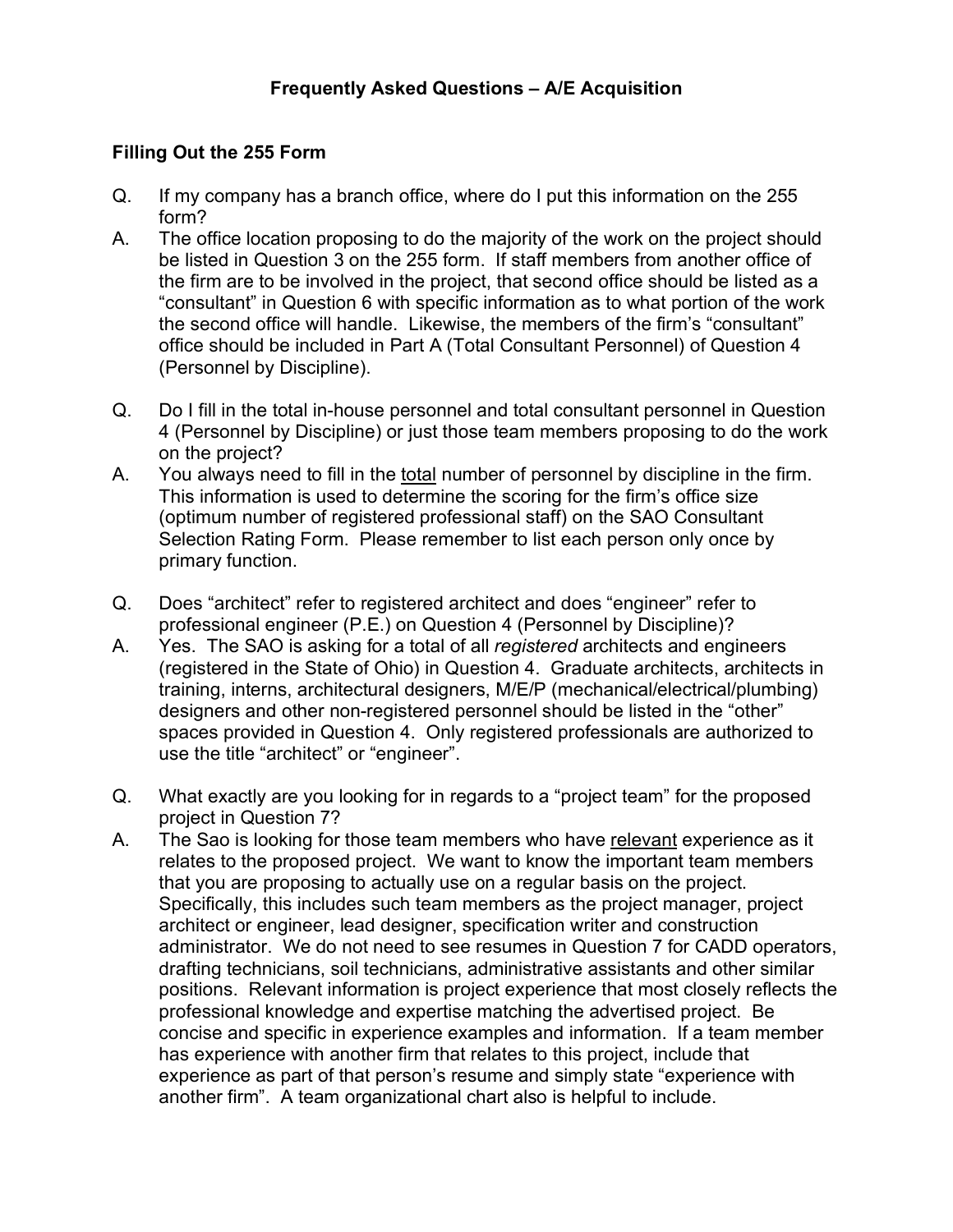- Q. What exactly are you looking for in regards to project experience in Question 8 of the 255 form?
- A. The SAO is seeking to short list the most qualified firm to do the proposed work on a project. All relevant project experience should be listed with the most relevant projects listed first in Question 8. Look for key words or phrases listed in the Request for Professional Design Services advertisement and use this information to tailor your response to the project.
- Q. How should I respond to Question 10?
- A. Question 10 could be used to summarize your proposed team's best features or to organize the information so it flows or brings attention to the most important information you are presenting. It also could be used to explain how the lead firm and its consultants will work together as a team or to explain what portions of the work will be handled by a branch office. Elaborate on how well you have done on other projects relevant or similar to this project.
- Q. Can photos of projects be included?
- A. While photos and/or other graphics are not required, it is permissible to include photographs of similar or relevant project experience. Drawings, technical diagrams, flow charts, organizational charts and other graphics are also acceptable in Questions 8 and 10 and to a lesser extent in Question 7 of the 255 form.
- Q. Can I change the 255 form to include only one resume or one project example per page?
- A. Yes, you may alter the form and add spacing as you desire, within reason. Please make sure you keep the questions listed in the same order as they appear on the Standard Form.
- Q. How can I download the 255 form to my computer?
- A. Via the SAO web site at: http://www.gsd.das.ohio.gov/sao/Forms/Associate.htm. Click on the link for the downloadable version (Microsoft Word format). The forms are also included in the PDF and interactive PDF formats.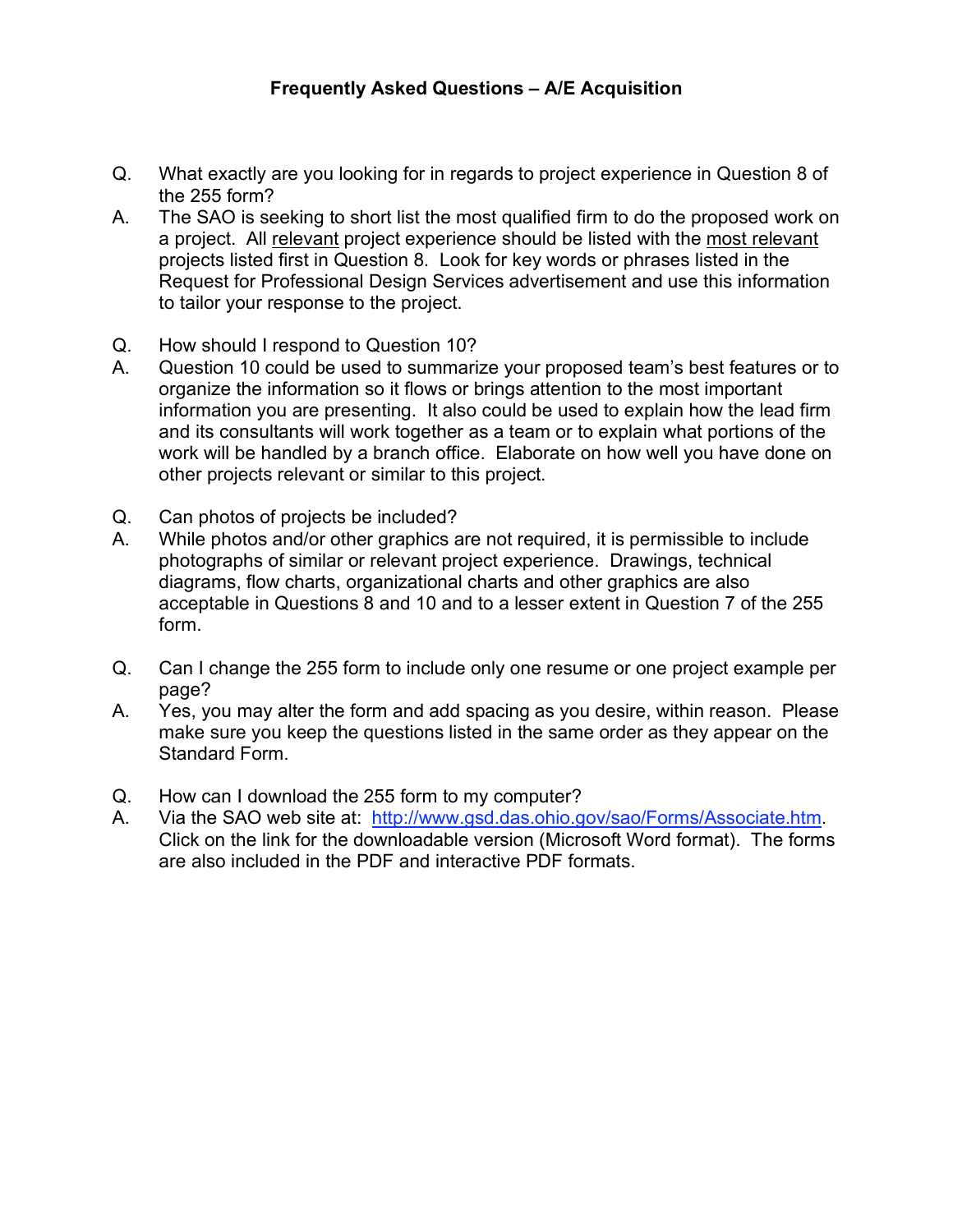## **A/E Interview Process**

- Q. What are the criteria used for rating Associates in the interview process? Is there a rating form?
- A. A rating form with specific criteria is not used for the AE interview process. Firms are simply ranked in order of preference based on the project team, experience, capabilities and presentation at the interview by using what is called a "ranking form". To view an example of the ranking form used by the State Architect's Office visit our Web site at: http://www.gsd.das.ohio.gov/sao/Forms/RankingForm.pdf.
- Q. What materials should I bring to the interview?
- A. Bring any materials or examples of work experience that best compliment or supplement your presentation. Drawings or sketches of proposed solutions to the project are not encouraged. The interviewee is encouraged to visit the Owner to discuss the project requirements. Verify with the Owner any specific presentation or electronic requirements proposed or recommended.
- Q. How many people will participate in the interview process?
- A. There will be at least four reviewers at the interview, two from the State Architect's Office and two from the representing agency or state college or university. Please keep in mind an unlimited number of representatives may sit in on the interviews. Confirm with the Owner to ensure a sufficient number of handouts are prepared for the interviews.
- Q. Should I visit the job site prior to the interview? If so, who do I contract to arrange the site visit?
- A. We recommend that you set up a site visit prior to the interview to have a clear understanding of what the project entails. You should contact the Owner representative listed in the request for professional design services advertisement that was placed in the *Ohio Register* to set up your site visit. Visits at secure facilities may require special coordination requirements. Please verify this with the Owner.
- Q. Should I bring my entire project team to the interview, including consultants?
- A. We recommend that you bring the key individuals proposed to do the work on the project.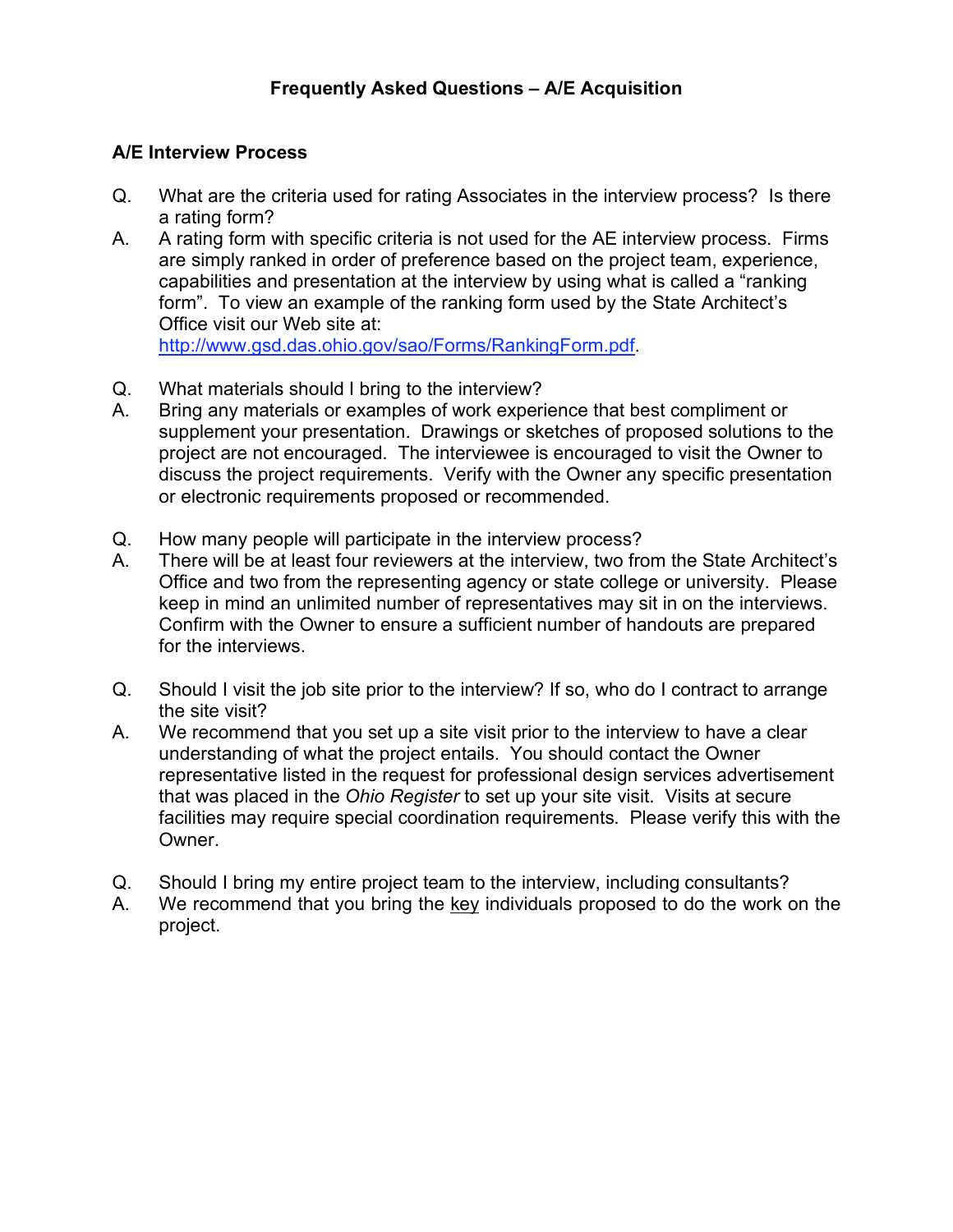## **Preparing the Technical Proposal**

- Q. What is a technical proposal?
- A. It is a document that the recommended Associate prepares as an initial step of the contract negotiation. In it, the Associate states his/her understanding of the project requirements and indicates the fee expected to receive for services under the contract. We expect the Associate to visit with the Owner and review the program requirements prior to submitting the technical proposal. The technical proposal must include a narrative of the Associate's plans for the management of the proposed project, a breakdown of the project budget and the Associate's proposed fees for basic and additional services, and estimates of reimbursables for printing, plan approval and permit costs, property and topographical surveys, testing, etc. We also ask the Associate to provide a proposed project schedule from pre-design services through the construction warranty period, following the identified phases of the Associate's contract.
- Q. Why is the technical proposal required?
- A. All of this information is necessary to properly prepare and negotiate the contract for professional services. The fees for basic and additional services, reimbursables, any language of specific contract requirements, program understanding and project management are discussed and agreed upon in the negotiation. The technical proposal document is used to confirm all these issues and is attached to, and becomes a part of, the Associate's Professional Services Agreement.
- Q. What happens if the technical proposal does not reflect the outcome of the negotiations?
- A. Before the contract is finalized, the Associate will update the technical proposal to conform to the conditions resulting from the negotiation.
- Q. What is the project budget and fee summary sheet attached to the request for technical proposal?
- A. The Associate utilizes this project budget and fee summary sheet to propose the overall project budget costs based on information in the *Ohio Register* advertisement and review of the project requirements with the Owner. Items include estimated construction costs, professional services fees and reimbursables, allowances, moveable equipment costs, percentage for art, basic and additional services fees, reimbursables for printing of bidding documents, plan approval and permit costs, boundary and topographical survey costs, testing services and other expenses that are proposed for the project. To view or download an example of the project budget and fee summary sheet (i.e., the Associate contract summary sheet) go to:

http://www.gsd.das.ohio.gov/sao/saoforms.htm.